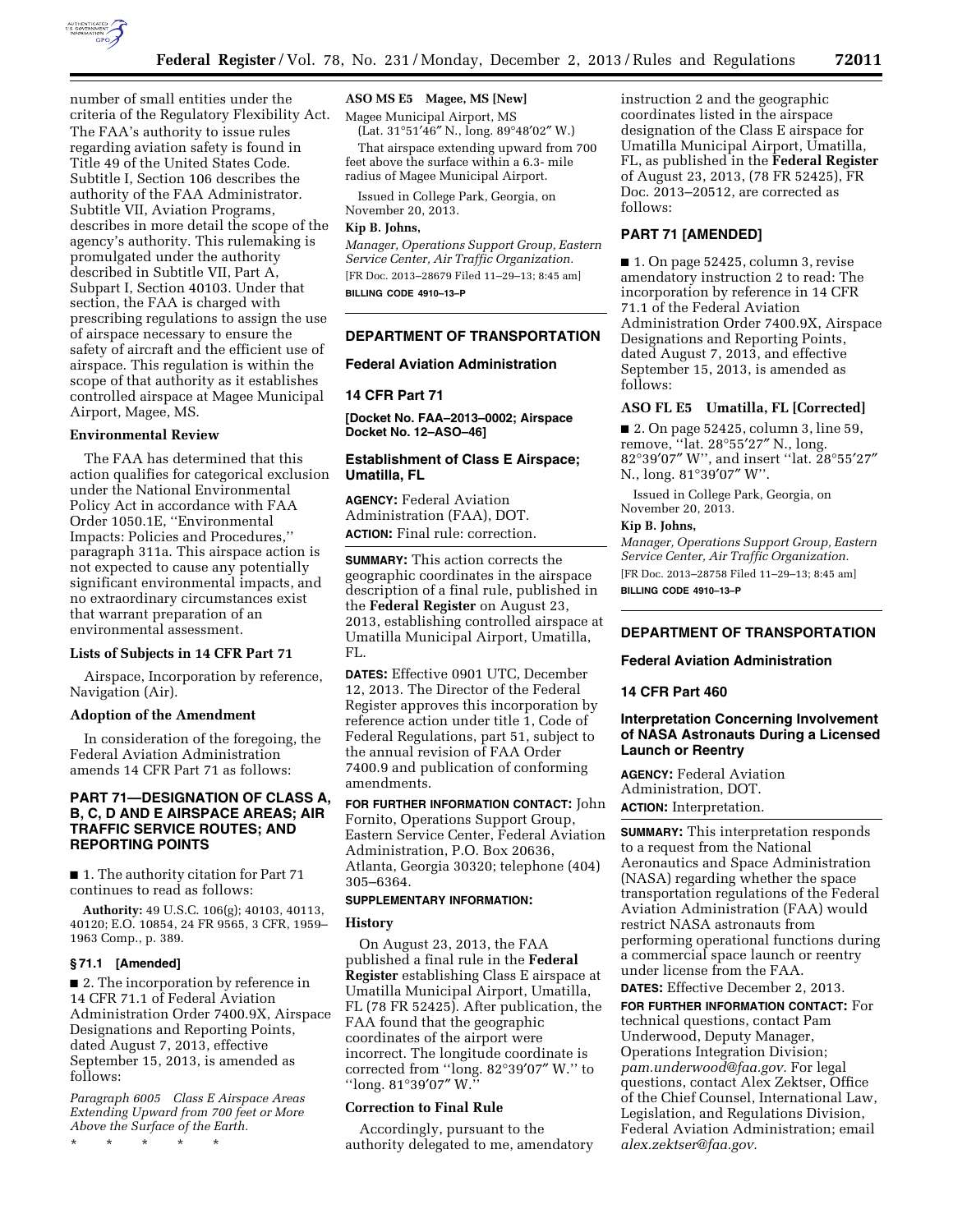# **SUPPLEMENTARY INFORMATION:**

#### **Background**

On July 3, 2013, NASA asked the FAA whether the FAA would restrict NASA astronauts, who are U.S. Government employees, from engaging in operational functions during an FAA-licensed launch or reentry. NASA noted that all NASA astronauts undergo extensive training and must meet rigorous medical and training requirements. NASA will also ensure astronauts complete training specific to each launch and reentry operator's vehicle and operations.

Specifically, NASA asked whether, under the FAA's statute and regulations, a NASA astronaut flying as a space flight participant could engage in ''all nominal and off-nominal operational functions,'' including ''the conduct of aborts, emergency response, and monitoring and operating environmental controls and life support systems.'' NASA also asked the FAA whether NASA's astronauts could ''perform operational activities up to and including flight.'' In response to NASA's question, the FAA examined the launch and reentry scenarios currently envisioned, and concludes that NASA astronauts may perform these functions in FAA-licensed launches and reentries.

## *Scenarios*

The FAA understands that the following scenarios are likely, but not definite. It is the FAA's understanding that a NASA astronaut's interaction with the controls of a launch or reentry vehicle may vary depending on a launch or reentry operator's designs and operational procedures, which are currently under development. During a nominal launch, a launch operator under an FAA license would most likely conduct the ascent using a flight computer as the primary means of controlling the flight path of the vehicle. Any persons on board would not likely affect the flight path of the launch vehicle. If an emergency situation arose, a NASA astronaut could override the launch operator's flight computer to initiate an abort from the launch vehicle and take manual control of the spacecraft atop the launch vehicle. NASA astronaut emergency operations could include manually initiating an abort, using thrusters to orient a capsule to support chute deployment, and subsequent deployment of any parachutes. Emergency operations could also include the NASA astronaut manually piloting a vehicle to a water or runway landing.

For a reentry, a licensed operator's flight computer could serve as the

primary means of controlling the flight path of the vehicle during a nominal reentry. A NASA astronaut might manually initiate the reentry burn, and the flight computer could conduct the reentry of the vehicle during nominal operations. The NASA astronaut could also have the capability to take manual control over the reentry vehicle in an off-nominal or emergency situation. During an off-nominal or emergency situation, the NASA astronaut would, much of the time, be using procedures or training prepared by the reentry operator.

#### **Discussion**

## *A. Space Flight Participants Who are NASA Astronauts*

Based on the above scenarios, we conclude that, under 51 U.S.C. ch. 509 (Chapter 509), the FAA's space regulations at 14 CFR ch. III, and consistent with the FAA's discussion of its human space flight requirements,<sup>1</sup> a NASA astronaut may engage in operational functions, up to and including piloting the vehicle, the conduct of aborts, emergency response, and monitoring and operating environmental controls and life support systems, and the launch or reentry would remain under FAA jurisdiction.

Chapter 509 addresses crew and space flight participants, and, according to Chapter 509's definition, NASA astronauts are space flight participants. Chapter 509 defines ''crew'' as ''any employee of a licensee or transferee, or of a contractor or subcontractor of a licensee or transferee, who performs activities in the course of that employment directly relating to the launch, reentry, or other operation of or in a launch vehicle or reentry vehicle that carries human beings.'' 51 U.S.C. 50902(2). Conversely, a ''space flight participant'' is ''an individual, who is not crew, carried within a launch vehicle or reentry vehicle.'' *Id.*  § 50902(17). Because a NASA astronaut is not an employee of a licensee or transferee, or of a contractor or subcontractor of a licensee or transferee, a NASA astronaut is not crew. Consequently, a NASA astronaut who is being carried within a launch or reentry vehicle is a space flight participant.

#### *B. Limitations*

Chapter 509 does not specify any limitations on a space flight participant's conduct or operations during a launch or reentry. Similarly, FAA regulations implementing Chapter

509 for space flight participants, codified at 14 CFR part 460, also do not specify any limitations on a space flight participant's conduct or operations during a launch or reentry. *See* 14 CFR 460.41, *et. seq.*2 The only place where the FAA limits space-flight-participant conduct or operations is in the preamble to the Human Space Flight rule that created part 460. There the FAA states that:

For public safety reasons, the FAA will not allow space flight participants to pilot launch or reentry vehicles at this time. A space flight participant who wants to pilot a launch or reentry vehicle would have to become an employee or independent contractor of the operator to acquire vehicle and missionspecific training. The operator will be in a better position to evaluate the skills of an employee or independent contractor than of a space flight participant, particularly as those skills relate to the requirements of the operator's particular vehicle. The FAA acknowledges that this restriction may create a dilemma for someone who wishes to acquire training in order to become employed, but, while the technology is so new, it is important for public safety that pilots be highly skilled at the outset.3

As can be seen, the FAA's concern with space flight participants interacting with a launch or reentry vehicle was based on the possibility that space flight participants would not have the proper vehicle and mission-specific training. However, as NASA notes, NASA astronauts must meet rigorous medical and training requirements, which include training specific to each mission, launch vehicle, and reentry vehicle. Because NASA astronauts are not the untrained space-flight participants originally contemplated by the FAA, the considerations underlying the policy have, at best, a limited applicability to NASA astronauts. Thus, for the scenarios currently envisioned, NASA astronauts may engage in operational activities during a licensed launch or reentry to ensure safety and mission success

#### *C. Jurisdiction*

We note that Chapter 509 does not apply to launches or reentries the U.S. Government carries out for itself. 51 U.S.C. 50919(g). Accordingly, NASA is not carrying out the launches or reentries that are subject to Chapter 509. In the event, not contemplated in this interpretation, that a NASA astronaut

<sup>1</sup>*Human Space Flight Requirements for Crew and Space Flight Participants, Final Rule,* 71 FR 75616 (Dec. 15, 2006) (''Human Space Flight Rule'').

<sup>2</sup>The pertinent FAA regulations simply require that space flight participants: (1) be informed of risk; (2) execute a waiver of claims against the U.S. Government; (3) receive training on how to respond to emergency situations; and (4) not carry any weapons onboard. *See* 14 CFR §§ 460.45–460.53.

<sup>3</sup>*Human Space Flight Requirements Final Rule,*  71 FR at 75618.